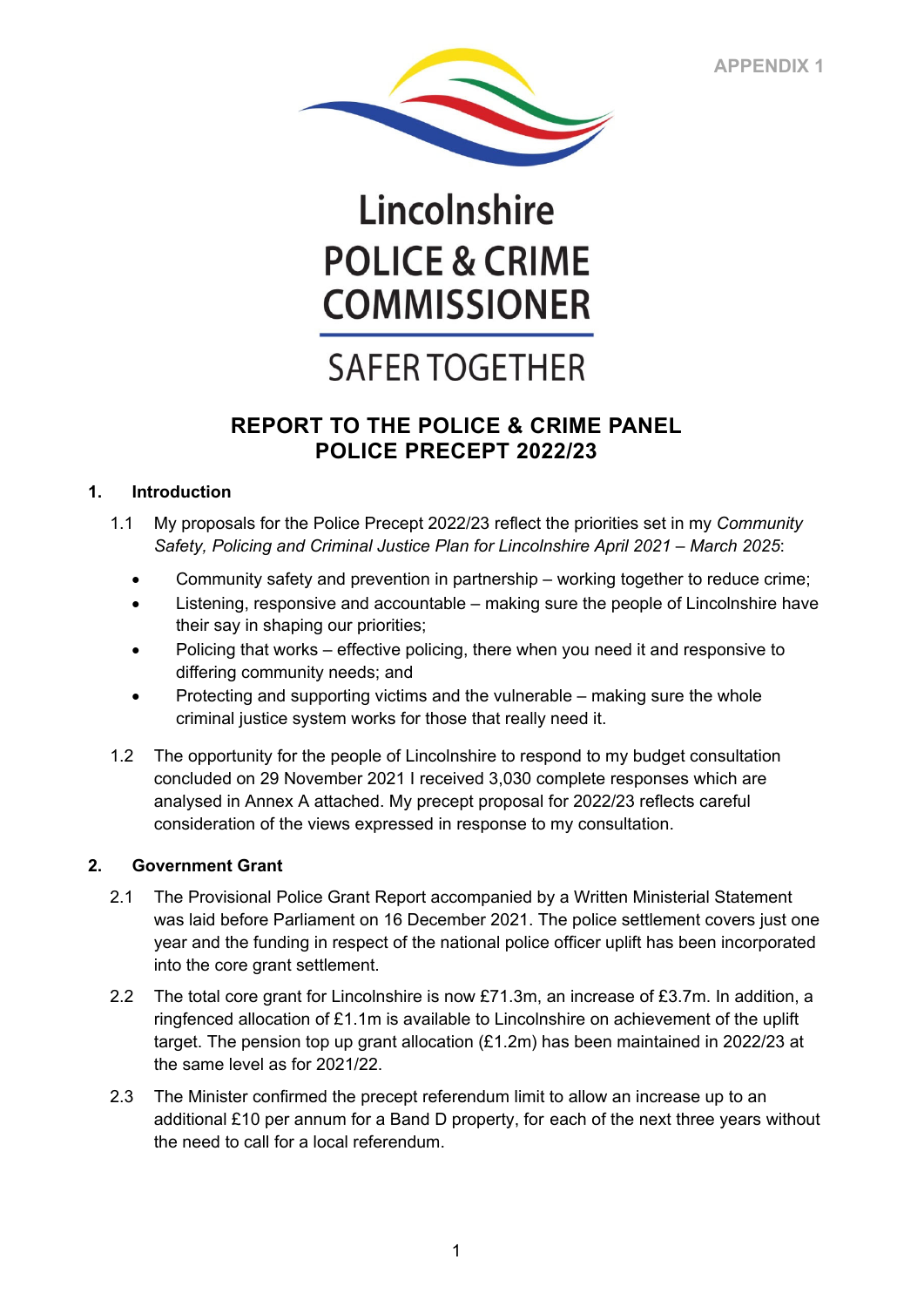- 2.4 The Minister's statement sets out the national priorities for 2022/23 which include:
- continuing to invest in critical priority areas including drugs and county lines activity, violent crime reduction, child sexual abuse and exploitation, fraud, and modern slavery;
- delivering on commitments and driving improvements in transparency, governance and accountability that have a key role in building public confidence in the criminal justice system;
- ensuring that there is no place left for criminals to hide that carry out serious and organised crime and rely on sophisticated digital communications to evade detection;
- continued investment in Major Law Enforcement Programmes, and other critical national police and law enforcement IT capabilities.
- 2.5 Following the reduction in capital grant funding to PCCs in 2019/20 of 74%, this has ceased from 2022/23, and will be redistributed as part of wider reallocations.
- 2.6 The Minister's statement does not refer specifically to the timing of the Core Grant Distribution Review (funding formula review).
- 2.7 The provisional settlement is subject to consultation and I have written to the Home Secretary and to the Minister of State for Policing and Fire Services expressing my views (Annex B).
- 2.8 Further detailed information on government grant is included within Annex C attached.

#### **3. Council Tax**

- 3.1 Council Tax receipts are based upon an assumption of a 0.5% increase in the Council Tax base, in response to the continued impact of the Covid19 pandemic. This assumption will be updated to reflect the actual position as notified by Lincolnshire's district councils before the budget is finalised.
- 3.2 The government published its approach relating to Council Tax referendum principles for 2022/23 as part of its Spending Review in October 2021. In all three years from 2022/23 PCCs will be allowed to increase band D bills by as much as £10. Informed by the views of local people, I propose an increase in the police precept of £9.99 for 2022/23. The precepts for Band A and Band B (collectively representing 46% of the taxbase) would be:
	- Band A £184.20; an increase of £6.66 per annum
	- Band B £214.90; an increase of £7.77 per annum
- 3.3 In addition, and again informed by the views of the local people, I propose to reflect the government's precept strategy and set indicative precept rises for 2023/24 and 2024/25 at £9.99 per annum per band D property. Band D council tax would therefore be:
	- 2022/23 £276.30 an increase of 3.75%
	- 2023/24 £286.29 an increase of 3.62%
	- 2024/25 £296.28 an increase of 3.49%
- 3.4 My medium term financial plan (MTFP) is based upon annual council tax increases of £9.99 per annum per Band D property in 2022/23 to 2024/25 and then a 2% per annum increase in 2025/26.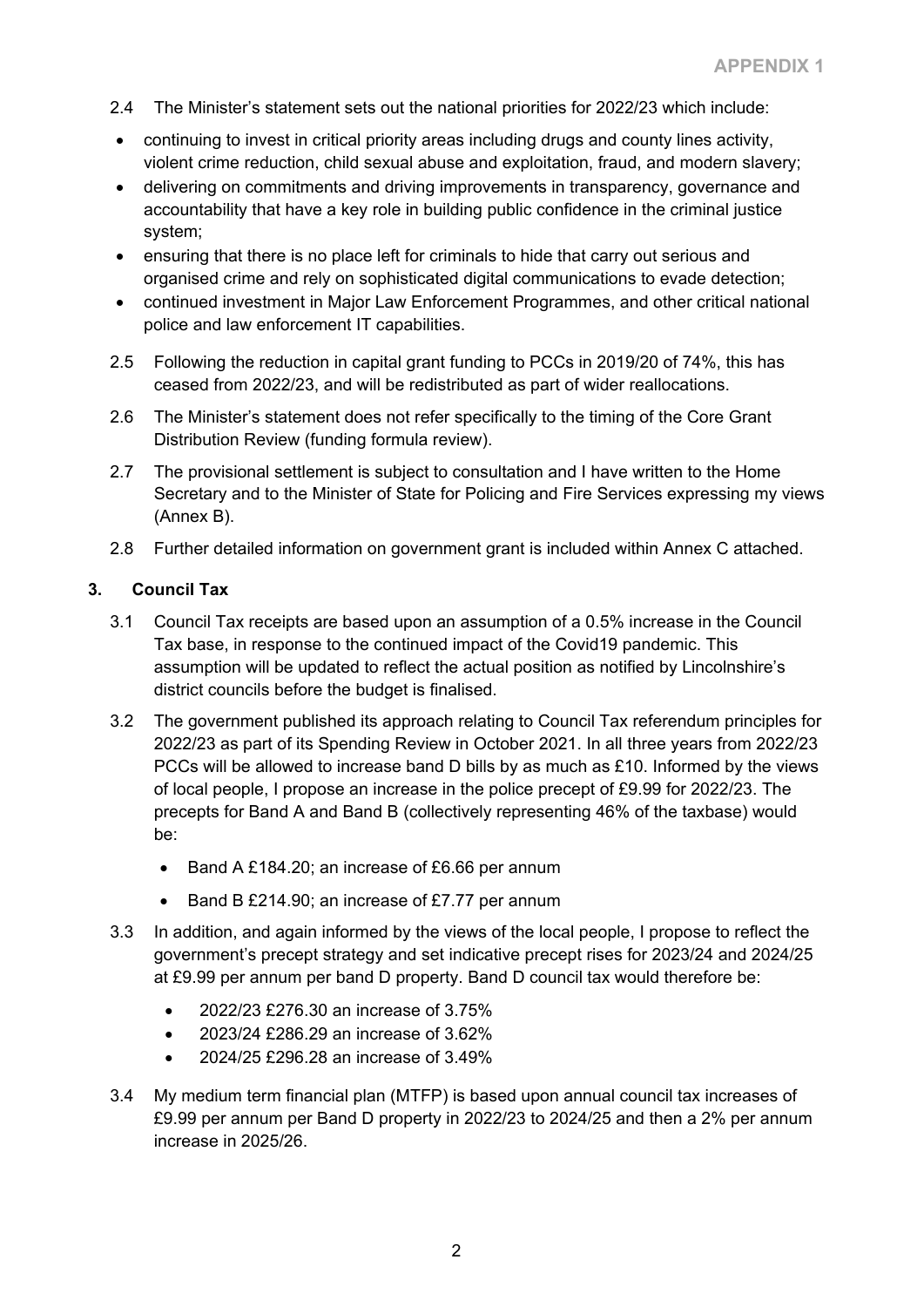#### **4. Total Income**

- 4.1 Total income is projected over the next four years as shown in **Table 1** below. There is an assumption that the council tax base will increase by 0.5% per annum from 2023/24 onwards, a continuation of the prudent 0.5% assumption in 2022/23.
- 4.2 The budget proposals described in the remainder of this report assume a £9.99 council tax increase for 2022/23 to 2024/25, and a 2% increase for the final year of the MTFP.
- 4.3 The potential impact of a revised Funding Formula within the MTFP continues to be excluded based upon a prudent reflection that it is neither clear what the change will be nor when this might be finalised and implemented.
- 4.4 The budget is yet to be finalised, but the use of earmarked reserves is planned to address the shortfall between planned expenditure and income in each of the next 3 years - see Annex C for more information.
- 4.5 The increased funding for the continuation of the National Officer Uplift is welcome; Lincolnshire's share of the third and final tranche of 8,000 officers is 67 (inclusive of 4 for the Regional Organised Crime Unit, ROCU).

| <b>Provisional Income</b>             | 2021/22        | 2022/23                 | 2023/24  | 2024/25                             | 2025/26  |
|---------------------------------------|----------------|-------------------------|----------|-------------------------------------|----------|
|                                       | E <sub>m</sub> | £m                      | £m       | £m                                  | £m       |
| <b>Police Grant</b>                   | (67.553)       | (71.329)                | (71.329) | (71.329)                            | (71.329) |
| Pension Top Up Grant                  | (1.175)        | (1.175)                 | (1.175)  | (1.175)                             | (1.175)  |
| <b>National Uplift Funding</b>        | (0.832)        | (1.100)                 |          |                                     |          |
| <b>Council Tax Compensation Grant</b> | (1.059)        | $(1.059)$ .             | 1.06     | 1.06                                | 1.06     |
| <b>Council Tax Support Grant</b>      | (5.775)        | (5.775)                 | (5.775)  | (5.775)                             | (5.775)  |
| <b>Council Tax Precept</b>            | (62.513)       | (64.916)                | (67.618) | (70.371)                            | (72.055) |
| <b>Victim Services Grant</b>          | (0.884)        | (0.884)                 | (0.884)  | (0.884)                             | (0.884)  |
| <b>Proceeds of Crime Income</b>       | (0.120)        | (0.120)                 | (0.120)  | (0.120)                             | (0.120)  |
| Contribution to / (from) Reserves     | (0.022)        | (0.064)                 | (0.066)  | (0.067)                             | (0.067)  |
| <b>PCC Regional Income</b>            | (0.104)        | (0.104)                 | (0.104)  | (0.104)                             | (0.104)  |
| <b>Total Police and Crime</b>         |                |                         |          |                                     |          |
| <b>Commissioner Income</b>            |                | $(140.036)$ $(146.525)$ |          | $(148.130)$ $(150.884)$ $(152.568)$ |          |

#### **Table 1**

#### **5. Expenditure Plans**

- 5.1 Total spending in 2022/23 has increased in the face of significant internal and external cost pressures.
- 5.2 The budget is summarised in Table 1 and described below.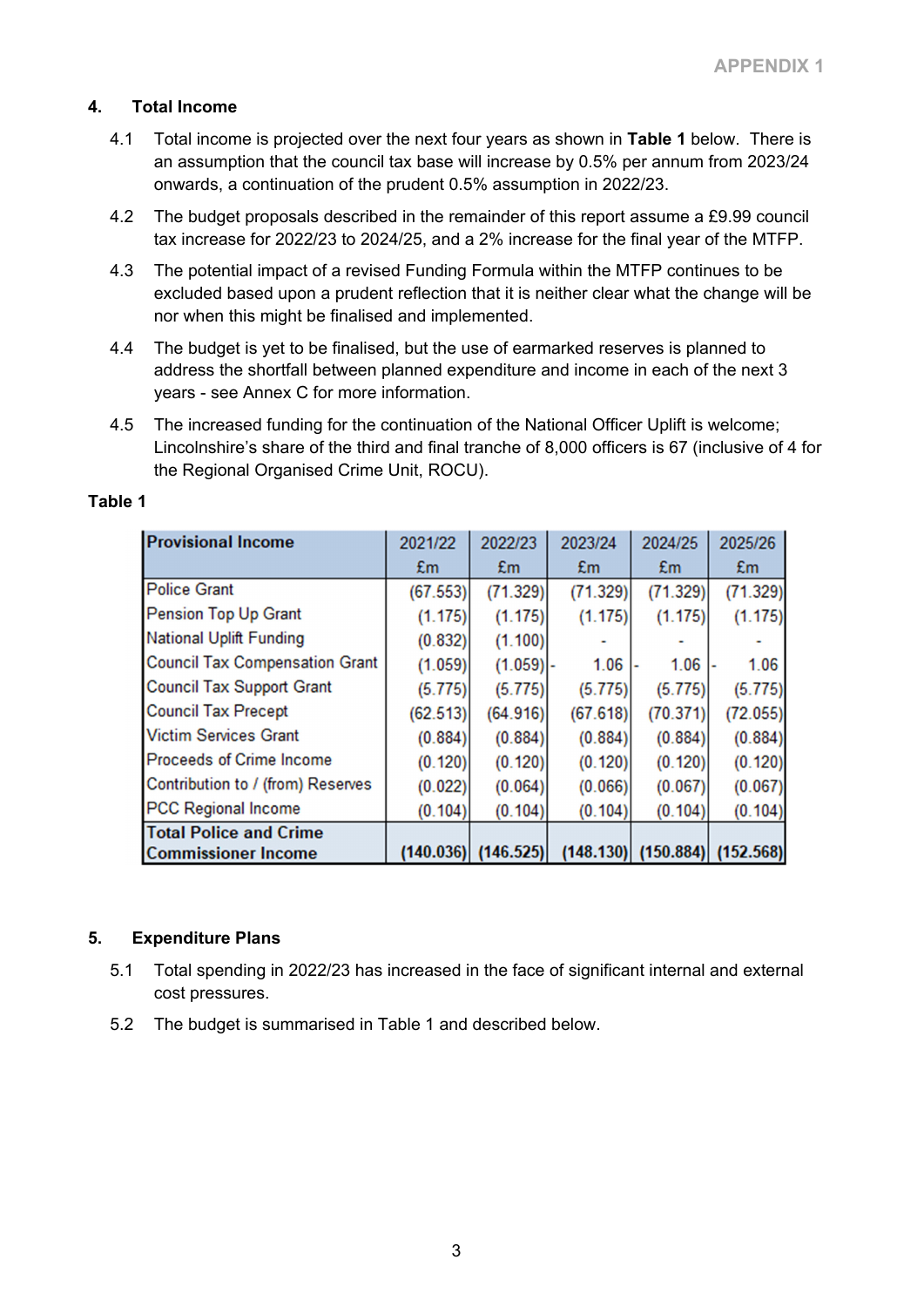#### **Table 1**

| <b>Provisional Expenditure Plans</b> | 2021/22 | 2022/23 | 2023/24 | 2024/25 | 2025/26 |
|--------------------------------------|---------|---------|---------|---------|---------|
|                                      | Em      | Em      | Em      | £m      | £m      |
| Police and Crime Commissioner        | 35.589  | 37.040  | 37.013  | 37.068  | 37.539  |
| <b>Chief Constable</b>               | 101.990 | 109.006 | 111.196 | 113.236 | 114.806 |
| Joint Services                       | 1.428   | 1.534   | 1.610   | 1.690   | 1.780   |
| <b>Earmarked Service Investments</b> | 1.030   | 3.945   | 4.239   | 4.239   | 4.239   |
| <b>Budget Gap</b>                    |         | (4.999) | (5.928) | (5.349) | (5.796) |
| <b>Total Provisional Expenditure</b> | 140.037 | 146.526 | 148.130 | 150.884 | 152.568 |

- 5.3 The budget proposals include provision for victims' services expenditure in line with expected grant of £0.9m. Provision for crime and disorder reduction grants is set at £0.6m. The budget also includes provision of £26.4m to be disaggregated across police services due the strategic partnership with G4S ending on 31 March 2022, and capital financing charges of £4.4m.
- 5.4 The Chief Constable's 2022/23 budget includes £67.6m for police officer salaries (including the uplift) and £3m for PCSO salaries. The target operating model for the period to 2025/26 is 1,186 police officers, which now slightly exceeds the earlier target of 1,100. The allocation of 50 officers in tranche one resulted in 1,070 FTE by March 2021, the additional 49 officer allocation for 2022/23 gives a target of 1,119 by March 2022. With the final tranche of 67 enabling a target of 1,186 by March 2023.

#### **6. Service Impact**

- 6.1 The draft budget for 2022/23 shows a budget gap of £5m based upon a council tax increase of £9.99 per band D property and police officer numbers of 1,186. The PCC and Chief Constable are in ongoing dialogue with the Home Office to seek to secure additional funding for Lincolnshire, either through a fairer share of recurrent police grant or through Special Grant.
- 6.2 It is clear that use of reserves will be necessary to balance the budget in 2022/23 and the MTFP. Efficiencies will also need to be identified to reduce the expenditure budget in the MTFP if additional income is not forthcoming, e.g. from the formula funding review. Service reviews and a Priority Based Budget exercise during 2022/23 will provide evidence to formulate a plan to address the underlying budget gap. Further information is provided in Annex C.
- 6.3 Plans for 2022/23 include:
	- Additional recruitment of 67 Officers to start training in 2022.
	- Increase the number of Community Beat Managers by 12 further increasing visible policing and protection for our communities.
	- Provide additional cutting-edge crime fighting capability by expanding the Digital Forensics Team and investing in the latest systems to identify criminals faster than ever before.
	- Provide resources to work in partnership to deliver the new Lincolnshire Drug Strategy – tackling drug dealing and supply whilst supporting those targeted by the illegal trade in drugs to save life and keep our communities safe.
	- Boost the Protecting Vulnerable Persons Unit to further protect the most vulnerable children and adults in our community and help deliver the justice they deserve.